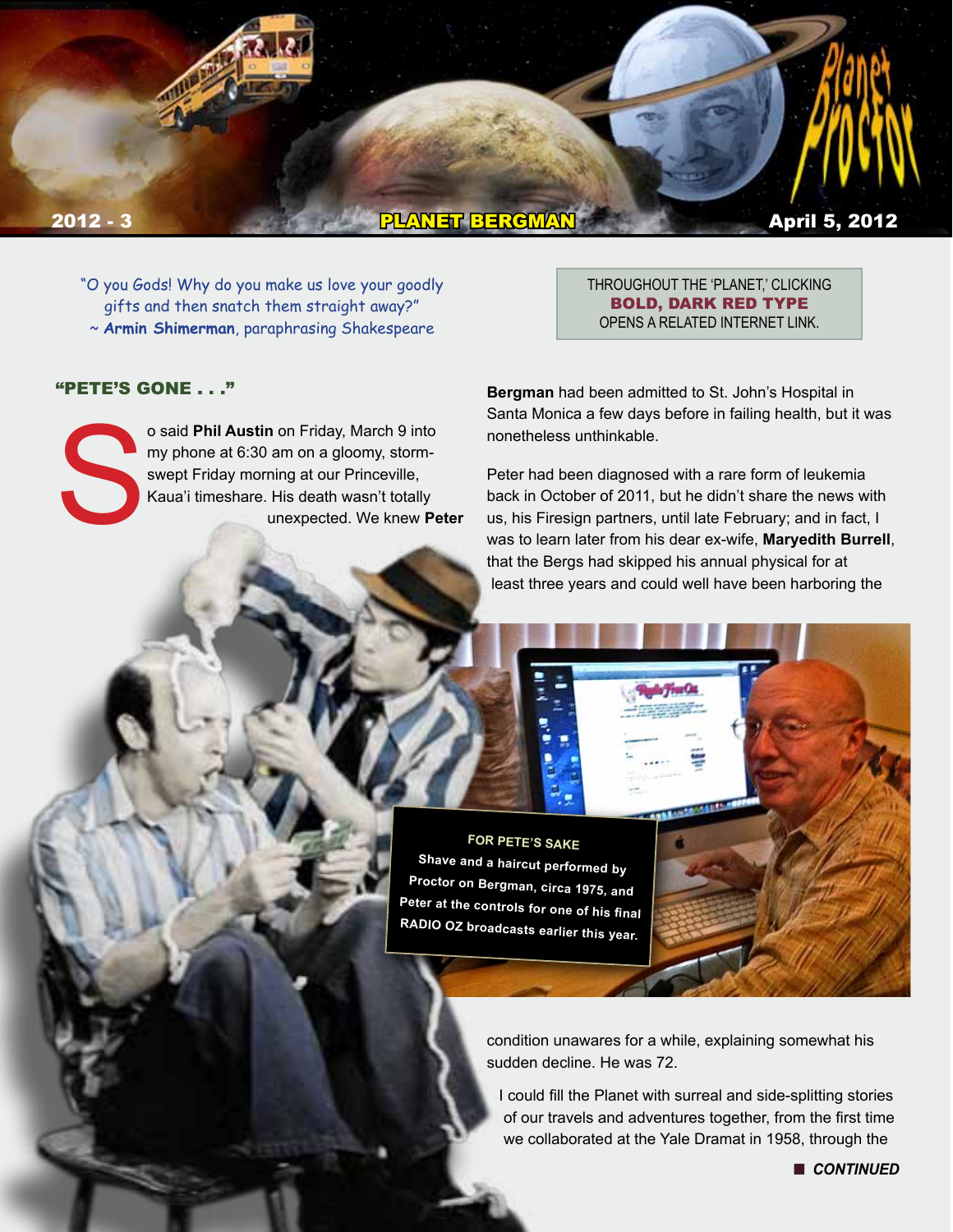## **SATURDAY, APRIL 21, 7 PM KIRKLAND PERFORMANCE CENTER** KIRKLAND, WASHINGTON firesigntheatre.com

FERENTIAL AND

**A TRIBUTE BY** 

 $77:12$ 

**FIRESIGN** 

THE ATEP

night we escaped death in the infamous San Francisco Golden Dragon Massacre, right up to all the laughs we shared in our last months together, transcribing the words of our NPR radio serial "Power" in his cozy Marina del Rey apartment, for publication later this year. But that will have to wait.

We were all collectively stunned and deeply moved by the public outpouring of condolences and personal reminiscences that flooded our Facebook pages, and by the sincere and intelligent tributes to Peter's unique contribution to our common comic culture on radio, in *[The NY Times](http://www.nytimes.com/2012/03/10/arts/peter-bergman-satirist-at-firesign-theater-dies-at-72.html)*, *[The LA Times](http://articles.latimes.com/2012/mar/10/local/la-me-peter-bergman-20120310)*, *The Boston Globe* and *TIME* Magazine, and so many other places in print and cyberspace.

Firesign will be celebrating his life and comic genius at a Firesign Tribute at the **Kirkland Arts Center in Washington** on **April 21** and a week later at the more intimate **Electric Lodge in Venice, California**, where Pete performed; and we will gladly honor donations to his daughter Lily's college fund at the events and **[ONLINE](http://www.firesigntheatre.com)**.

And even if you can't appear in person but wish to celebrate Peter, I encourage you to send stories to me **[HERE](mailto:phil.proctor%40me.com?subject=Bergman%20Stories)**, which I will read to his family and friends at the Lodge, and I encourage you to visit our website for links to many more fabulous, joyful and tearenticing articles.



Peter Bergman Polaroid by Micha

We also plan to tape *Bergman's Big Brouhaha* in Kirkland for later distribution at our website. And thanks to all our Dear Friends for their selfless support and sacrifice to ensure that **[RADIO FREE O](http://www.radiofreeoz.com/)Z** – where it all began – continues, even after the Wizard has flown away over the rainbow into the clear, blue sky . . .

**n** CONTINUED

## PETER'S LAST OZ-CASt

"Take heart, dear friends. We are passing through the darkening of the light. We're gonna make it and we're going to make it together. Don't get ground down by cynicism. Don't let depression darken the glass through which you look. This is a garden we live in. A garden seeded with unconditional love. And the tears of the oppressed, and the tears of the frustrated, and the tears of the good will spring those seeds. The flag has been waived. It says occupy. Occupy Wall Street. Occupy the banks. Occupy the nursing homes. Occupy Congress. Occupy the big law offices. Occupy the lobbyists. Occupy...yourself. Because that's were it all comes together. I pledge to you, from this moment on, whatever it means, I'm going to occupy myself. I love you. See ya tomorrow."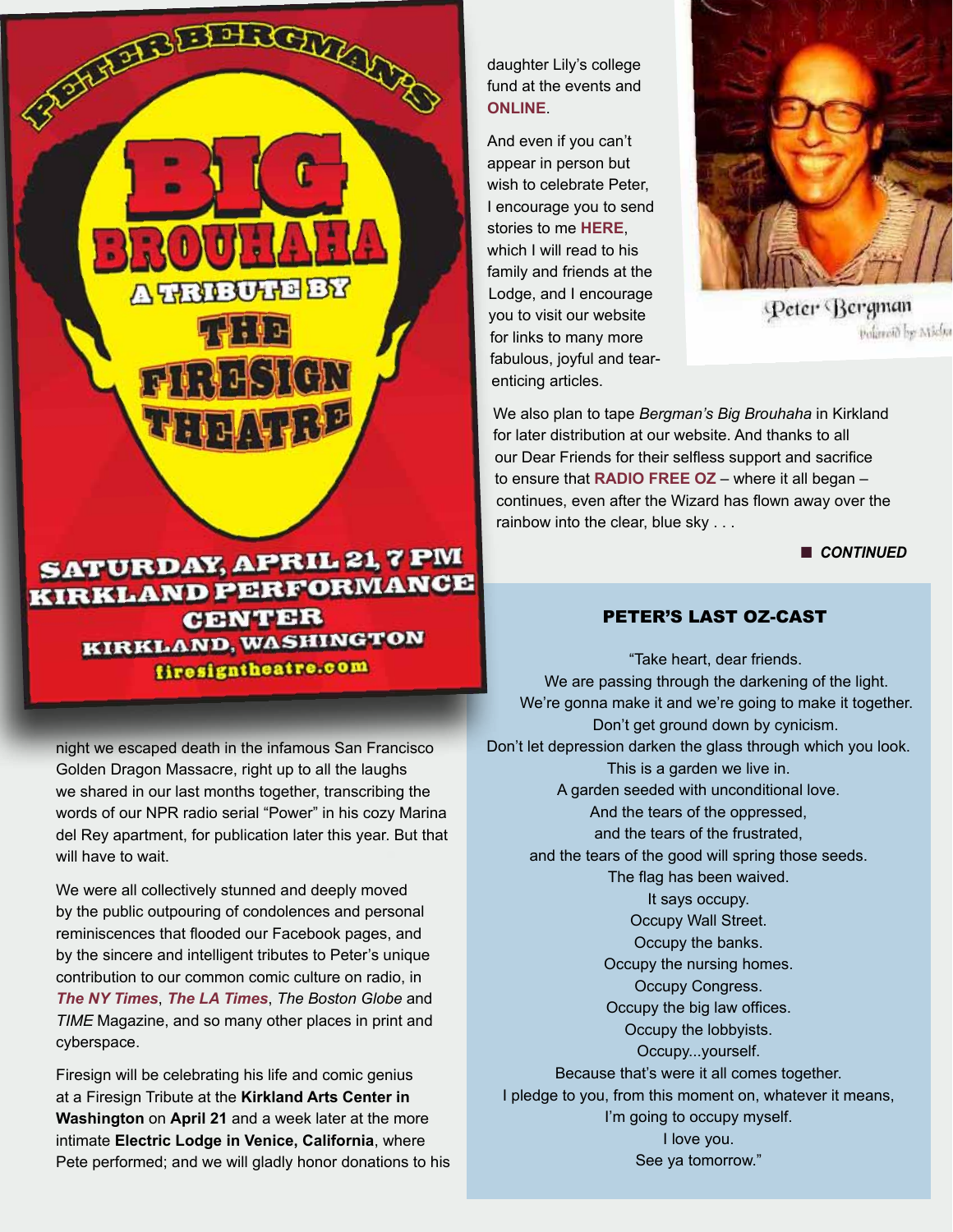"If you want to build a ship, don't drum up people to collect wood and don't assign them tasks and work, but rather teach them to long for the endless immensity of the sea." ~ **Antoine de Saint-Exupery**

"Driving along it occurred to me that Peter moved on during a massive solar storm. And he was cremated. There's a fire sign for you." ~ **Andy Thomas**

## AFTERTHOUGHTS

To my mind, the reason for Firesign's enduring and passionate following is not just about a few quotable lines or memorable characters. It's about the spirit of art against the machine, of Chaplin and Keaton, of commedia dell'arte, of trickster Coyote. People recognize that cultural heritage in your work, and understand that Firesign has never and will never sell them down the river. Sometimes we all need to be reminded that the big prize ends up being a bag of shit, that the king's mask still hides the face of a fool. Setting down the needle on a Firesign record once in a while makes for a very affordable therapy session.

Best, Conch

"Enjoy the universe, Mudhead." ~ **Sean Benton** on Facebook



My daughter Beatrix, when she was 3-6, used to have a doll called Lt. Bradshaw who would ask her, 'Where's the fire Beatrix?' to which she would reply, 'In your eyes Lt. Bradshaw.' Oh and I forgot that my wife's brother permanently changed his name from Jim to Nick because his friends called him Nick Danger. Your work lives forever even if you cannot.

Take Care, Rich Zander

#### RIGHT BRAIN/LEFT BRAIN

A study at University College London in the UK has found that conservatives' brains have larger amygdalas than the brains of liberals. Amygdalas are responsible for fear and other "primitive" emotions. At the same time, conservatives' brains were also found to have a smaller anterior cingulate — the part of the brain responsible for courage and optimism.

If the study is confirmed, it could give us the first medical explanation for why conservatives tend to be more receptive to threats of terrorism, for example, than liberals. And it may help to explain why conservatives like to plan based on the worst-case scenario, while liberals tend towards rosier outlooks.

#### **[READ UP](http://www.psychologytoday.com/blog/the-human-beast/201104/conservatives-big-fear-brain-study-finds)**

"Our doubts are traitors and make us lose the good we often might win, by fearing to attempt." ~ **Jane Addams**

## TIMING

She was standing in the kitchen, preparing our usual softboiled eggs and toast for breakfast, wearing only the 'T' shirt that she normally sleeps in. As I walked in, almost awake, she turned to me and said softly, "You've got to make love to me this very moment!"

My eyes lit up and I thought, "I am either still dreaming or this is going to be my lucky day!" Not wanting to lose the moment, I embraced her and then gave it my all–right there on the kitchen table.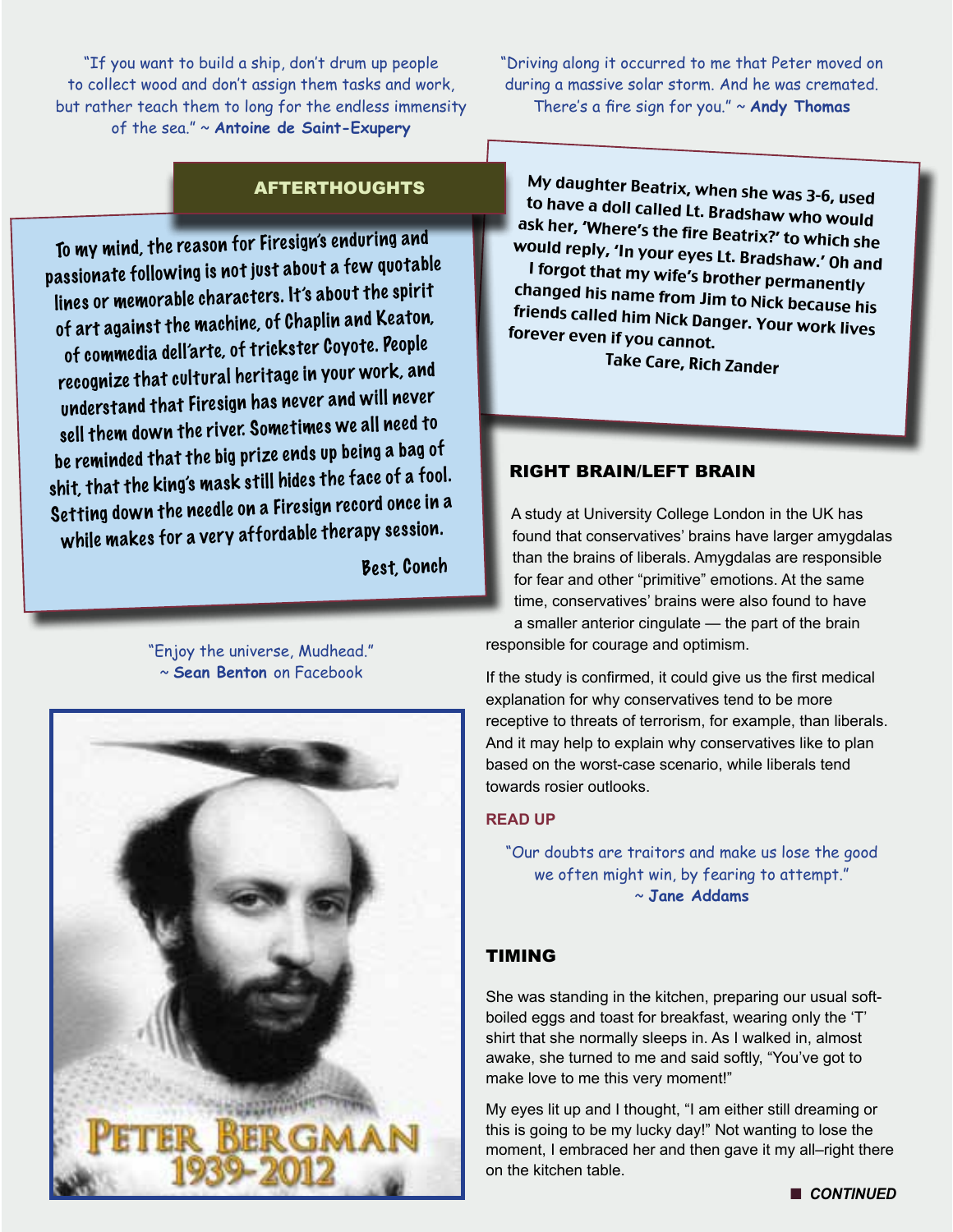Afterwards she said, "Thanks," and returned to the stove, her T-shirt still around her neck.

Happy, but a little puzzled, I asked, "What was that all about?" She explained, "The egg timer's broken."

"I married her for her sense of humor because I knew she could never be as funny as me." ~ **Phil Proctor**

## PERFECT TIMING

A man walked out to the street and caught a taxi just going by. The cabbie said, "Perfect timing. You're just like Brian!"

"Who's that?" asked the passenger. "Brian Sullivan. He's a guy who always did everything right. Like my being there when you needed a

cab? Things like that happened to Sullivan all the time."

"Well," offered the rider, "there are always a few clouds over everybody."

**ABBY GAIL PALANKER. Antaeus Theatre's 'Go-To Person' has gone ... and cannot be replaced.**

"Not Brian Sullivan," affirmed the driver. "He

was a terrific athlete. He was a whiz at tennis; he could golf with the pros, he sang like Pavoratti and danced like a Broadway star, and you should've heard him play the piano. He was an amazing guy."

"Sounds like he was really special."

"There's more. He was a snappy dresser and had a memory like a computer – never forgot a birthday. And he knew all about wine, which foods to order and which fork to eat them with. And he could fix anything! Not like me. I change a fuse and the whole street blacks out."

"Wow. Some guy, then."

"And most important, he really knew how to treat a woman and make her feel good. He would never answer her back even if she was clearly wrong. He never made a mistake. He was the perfect man! No one could ever measure up to Brian Sullivan."

"What an amazing fellow. How did you meet him?"

"Well, I never actually met him. He died. I'm married to his f\*\*kin' widow."

"Elsewhere. Academy Award voters hailed 'The Artist' as the ultimate fantasy film, since it depicts a world in which the French are silent." ~ **Andy Borowitz**

## ANOTHER LOSS

Our friend and fellow Antaean board member **Abby Gail Palanker** passed away recently in her sleep. Abby was the "go to" person you turned to when you wanted to get something done and we cannot overestimate how much



she will be missed.

For years she answered to "call Abby" with her famous garlic pickles and brownies and goodies galore. She fed audience and actors alike, organized fundraising events, openings and pot lucks and worked with our dear **Rhonda Aldrich** to ensure that every gathering was a party and every party a success. Our condolences to her family, coworkers and beloved friends. Thank you Abby for all you gave and did. We will miss you–and your food!

"All compound things are subject to breaking up. Strive on with mindfulness." ~ **Buddha**

## OBLIGATORY OVERDUE ST. PAT'S JOKE

An Irish daughter returned home after a five-year absence, and her irate father cried, "Where have ye been all these many years, and without a word from ya? Can ye not fathom what ye put yer poor mother through?

And the colleen replied, through copious tears, "Dad, (sniff) – I've become a prostitute."

"Ye WHAT!?" cried the old man. "Out with ye, ye shameless harlot! You're a disgrace to this Catholic household!"

"OK, dad, I understand," said his daughter, "I only dropped by to give mum this fur coat and the deed to a ten-bedroom country mansion, and for me little brother, this gold Rolex. And for you, Dad, a brand new Mercedes convertible sports car, parked in the driveway and an invitation for you and the family to spend New Year's Eve on board my brand new yacht in Cannes."

"Well now, wait a minute there, daughter. What was it again ye said ye'd become?"

"A prostitute, Dad.," she sobbed. "A prostitute!"

"Oh, BeJesus," sighed her father, "Come give yer ol' dad a hug! I thought ye said 'a Protestant'!"